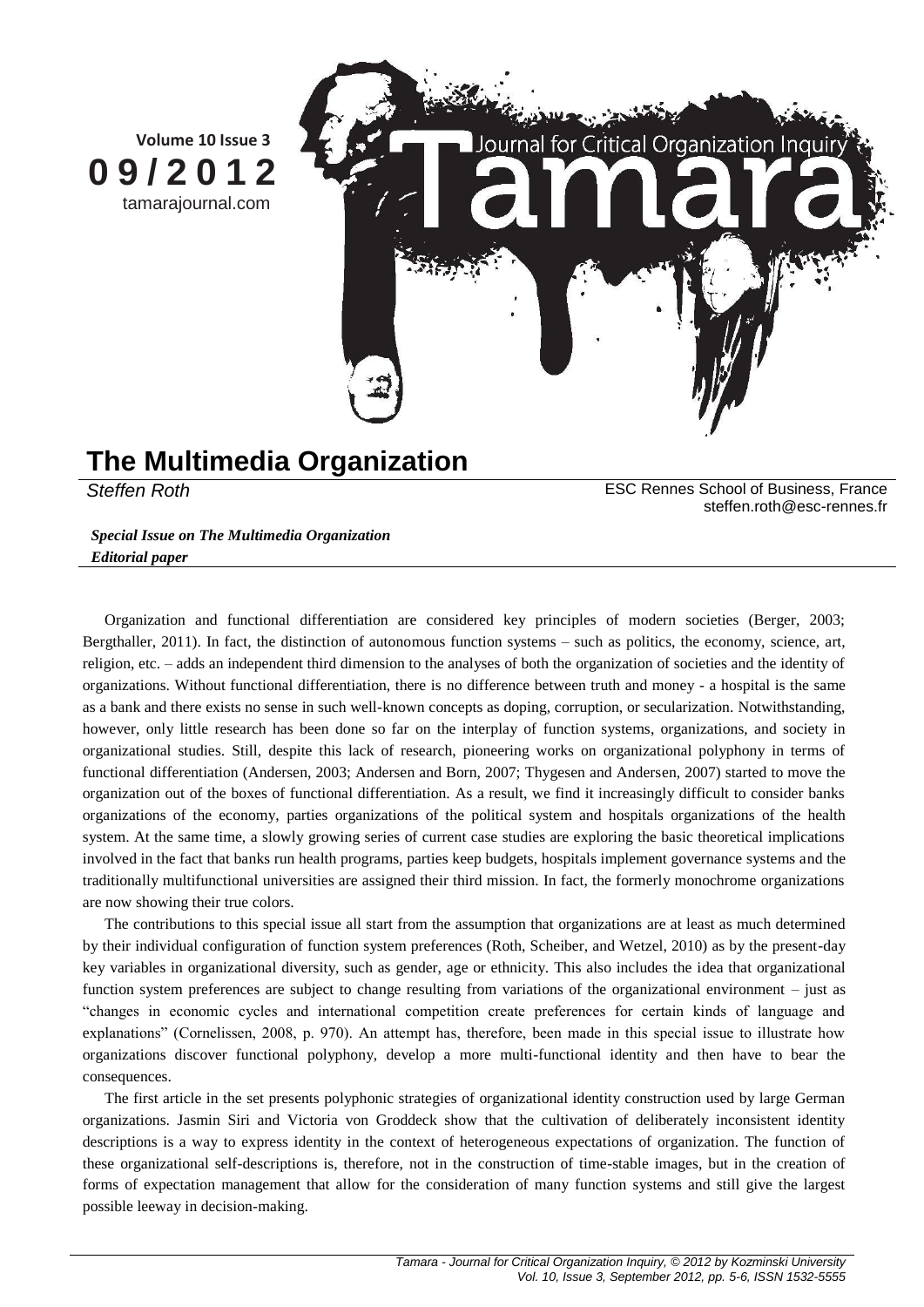In the second article, Niels Thyge Thygesen also shows that organizations adapt to polycontextural environments by means of the production of a multitude of different images. With a particular focus on the use of management technologies in Danish governmental programs, he demonstrates how management by objectives triggers the emergence of contradicting images due to different time bindings within organizations. Organizational images, therefore, shift along polychronic timelines, a fact that can be managed in terms of second order observations of the observations enabled by management technologies. His concept of polychronic time management supports the idea that organizations can have different functional identities both at the same and in the course of time.

In the subsequent contribution, Justine Grønbæk Pors gives an example of how second order observations of paradoxical effects caused by their management technologies lead organizations to a culture of experimentalism. Her case study on the Danish Ministry of Education presents an organization whose once clear political identity is increasingly complemented by features that clearly refer to other function systems. Depending on the target audience, the ministry oscillates between roles as different as legislative power, communicator of educational research and supervising coach, and is engaged in this oscillation in an increasingly strategic way.

The final article opens up the horizon of polyphonic decision-making. In my own contribution, I follow the idea that the identity of organizations is formed on markets and that the discovery of multi-functional organizations, therefore, challenges the common sense of the economic nature of markets. Using the example of the Moroccan market place Jemaa el-Fnaa as well as evidence from ethnology and economic history, I make the case for a polyphonic market concept, which opens the market to all function systems and, consequently, allows for the analysis of the trade cycles of individual function systems as well as of functional differentiation.

Contrary to the habits of thought, the contributions to this volume show that organizations are neither exclusively nor primarily set on one particular function system. Rather, we find that organizations have structural couplings with all function systems of society. Organizations can, therefore, use all symbolically generalized communication media of society. Organizations that understand this option as part of their identity and learn to flag out this multimedia identity get to know each other anew as multimedia players. Organizational self-concepts will thus move on from the semantics of early modern times where organizations, such as machines, had only one (primary) function. In this sense, organizational multimediality is a concept with huge potential: We now can imagine methods by which organizations find out how often they actually make political, economic, legal, scientific or religious decisions (see Figure 1).





The profiles emerging from such an analysis would be both highly specific and easy to compare. All that is needed is to take leave from fond habits of thought on organization. Monofunctional concepts organizations belong to the past. Today, we find that organizations have more than one function system reference, at the same time, and that the function system reference of an organization may change – in some cases even as rapidly as every few seconds.